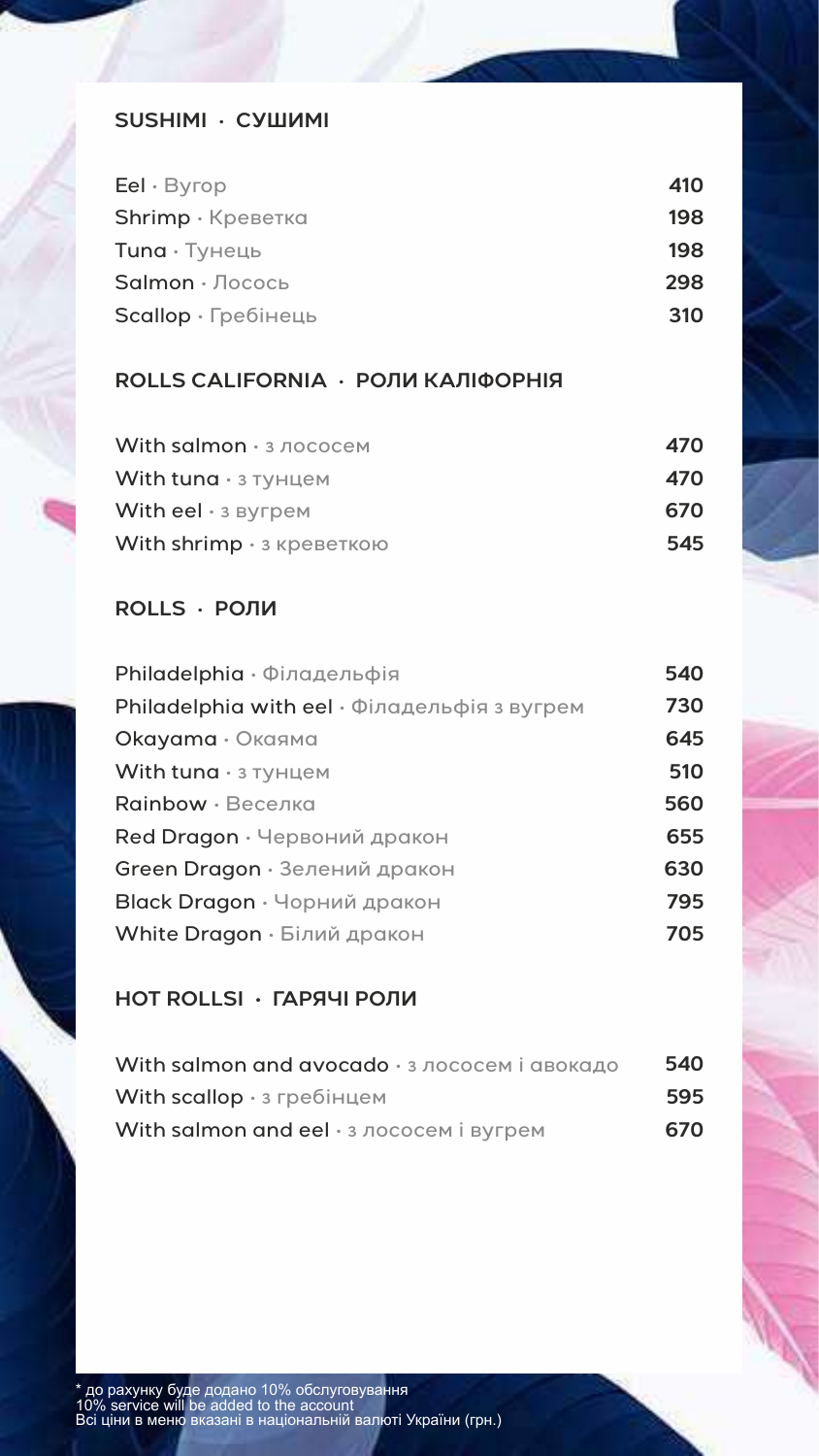## **ROLLS WITHOUT RICE** • **РОЛИ БЕЗ РИСУ**

| With eel and shrimp · з вугрем і креветкою | 725 |
|--------------------------------------------|-----|
| With eel and salmon · з вугрем і лососем   | 650 |

#### **SOUPS • СУПИ**

| Okroshka · Окрошка                      | 240 |
|-----------------------------------------|-----|
| With Dorado · легкий з дорадо           | 325 |
| Chicken broth • Суп курячий із локшиною | 190 |

# **BOWL** • **БОУЛ**

| 560 |
|-----|
| 420 |
| 550 |
| 635 |
|     |

## **SALADS** • **САЛАТИ**

| <b>Tomatoes with Mozzarella</b>    | 360 |
|------------------------------------|-----|
| з трьох видів томатів із моцарелою |     |
| With shrimp and mango              | 485 |
| з креветкою та манго               |     |
| Octopus with tomatoes, kalamata    | 710 |
| olives in vinaigrette sauce        |     |
| восьминіг з томатами, оливками     |     |
| каламата у соусі з винегрету       |     |
| With eel and walnut sauce          | 510 |
| з вугрем і горіховим соусом        |     |
| $Caesar \cdot L$ esap              |     |
|                                    |     |

 $\mathcal{N}$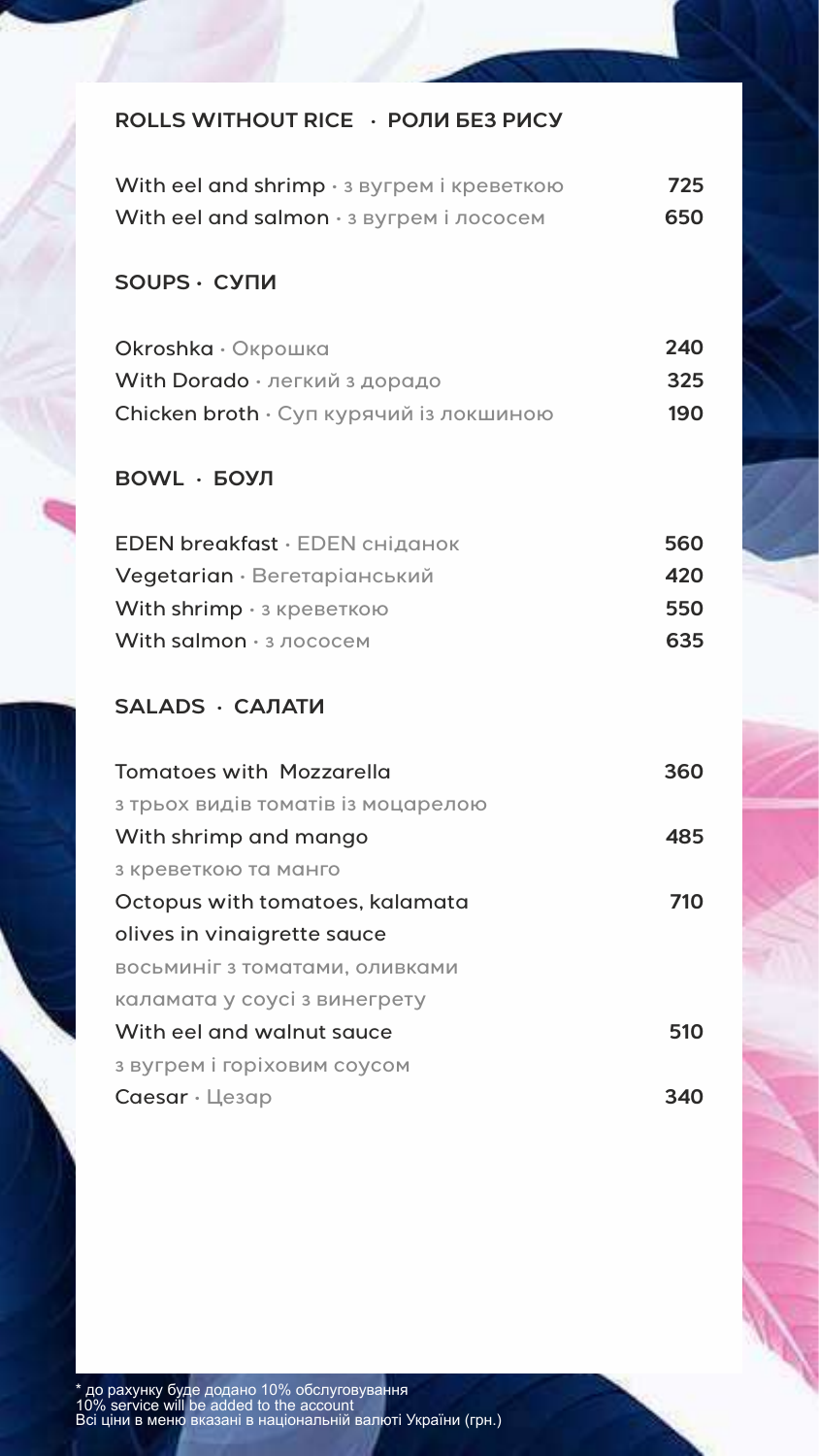## **GRILL MENU • ГРИЛЬ МЕНЮ**

#### **РИБА ТА МОРЕПРОДУКТИ • FISH AND SEAFOOD**

| Salmon · Лосось<br>Dorodo fillet • Дородо філе<br>Sea bass fillet $\cdot$ Лаврак філе<br>$Scallow \cdot$ Гребінець<br>$T$ una $\cdot$ Tyheub<br>Octopus · Восьминіг<br>$Shrimp \cdot Kp$ еветка | price per 100g · ціна за 100г |     |
|-------------------------------------------------------------------------------------------------------------------------------------------------------------------------------------------------|-------------------------------|-----|
|                                                                                                                                                                                                 |                               | 330 |
|                                                                                                                                                                                                 |                               | 310 |
|                                                                                                                                                                                                 |                               | 310 |
|                                                                                                                                                                                                 |                               | 545 |
|                                                                                                                                                                                                 |                               | 325 |
|                                                                                                                                                                                                 |                               | 680 |
|                                                                                                                                                                                                 |                               | 300 |

| MEAT · M'ACO                                |      |
|---------------------------------------------|------|
| price per 100g · ціна за 100г               |      |
| Duck fillet with caramelized pear           | 345  |
| Філе качки з карамелізованою грушею         |      |
| Kack of New Zealand lamb                    | 795  |
| Каре ягняти новозеландської                 |      |
| Leg of lamb stewed with Provencal herbs     | 865  |
| Ножка ягняти томлена з прованськими травами |      |
| portion of 350 g / порція 350 г.            |      |
| American Filet mignon with vegetables       | 1900 |
| and spinach • Американський                 |      |
| Філе міньон з овочами та шпинатом           |      |
|                                             |      |

# **ROMAN PINSA** • **РИМСЬКІ ПІНЦИ**

| Gorgonzola with $pear \cdot Topron$ зола з грушею | 350 |
|---------------------------------------------------|-----|
| With shrimps and Unagi sauce                      | 430 |
| з креветками та соусом Унагі                      |     |
| With Parma ham and arugula                        | 420 |
| з пармською шинкою та руколою                     |     |
| With salami Milano                                | 375 |
| з салямі Мілано                                   |     |
| $Caesar \cdot Le3qp$                              | 355 |
| 4 cheese · 4 сири                                 | 435 |
| Rustica · Pyctika                                 | 385 |
| Vegetarian · Вегетаріанська                       | 410 |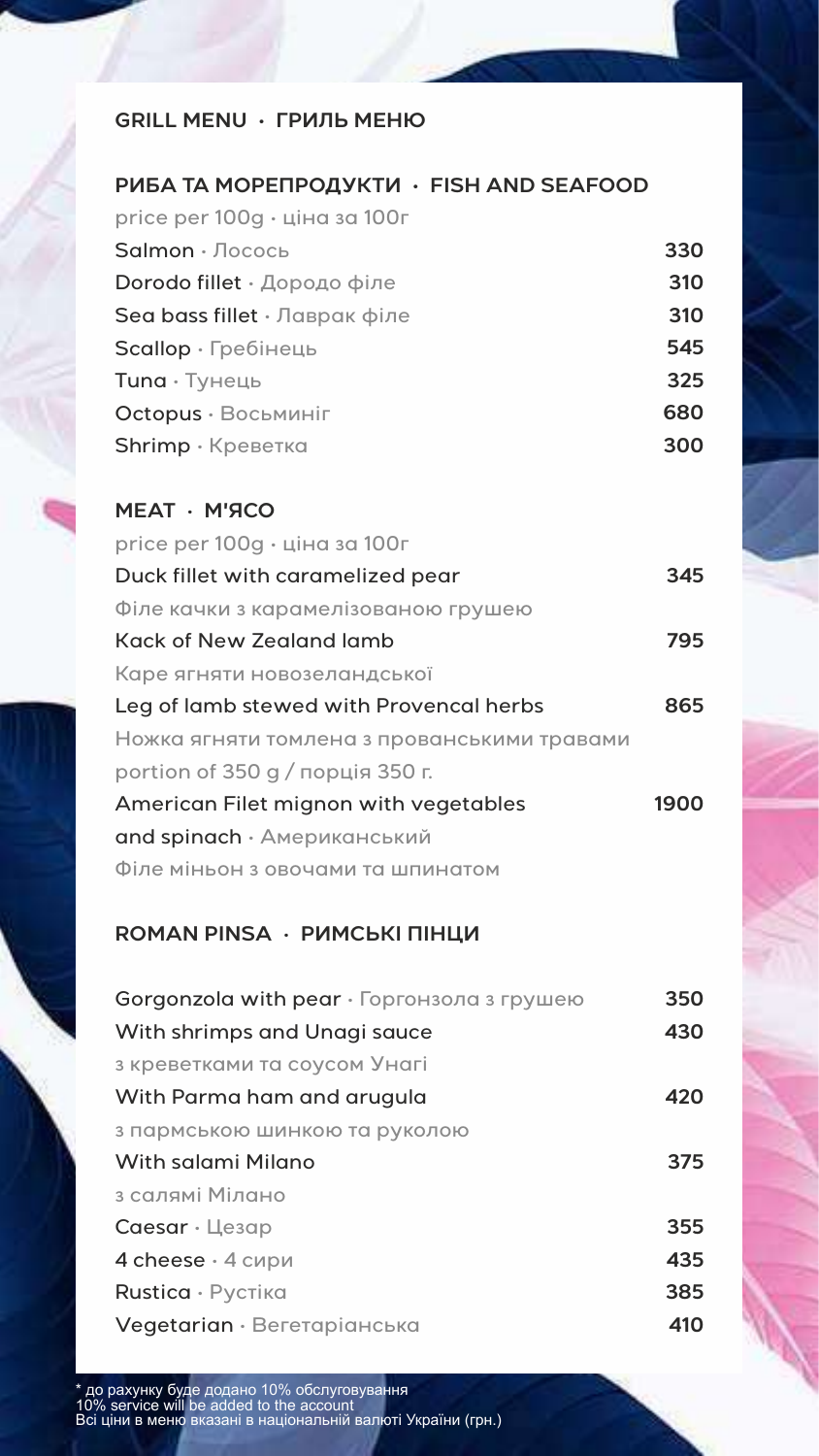#### **BURGERS • БУРГЕРИ**

| Vegan · Веганський                    | 345 |
|---------------------------------------|-----|
| With veal BBQ · з телятиною BBQ       | 410 |
| $Chicken · 3$ куркою                  | 350 |
| With tuna $\cdot$ 3 тунцем            | 485 |
| Lavash with chicken • Лаваш із куркою | 330 |

#### **WITH WINE AND MORE • З ВИНОМ І НЕ ТІЛЬКИ**

| Carpaccio beef · Карпачо з телятини  | 315  |
|--------------------------------------|------|
| Tartar salmon · Тартар із лосося     | 410  |
| Shrimp popcorn · Попкорн з креветок  | 680  |
| Hummus • Хумус із хрусткими чіпсами  | 275  |
| Bruschetta assorted · Асорті брускет | 590  |
| Meat gastronomy · М'ясна гастрономія | 1950 |
| Cheese platter • Сирне плато         | 1370 |

### **SIDE DISHES • ГАРНІРИ**

| Potato dips · Картопляні діпи    | 140 |
|----------------------------------|-----|
| Grilled vegetables · Овочі гриль | 350 |

### **DESERTS AND FRUITS • ДЕСЕРТИ ТА ФРУКТИ**

| Napoleon · Наполеон                                  | 190 |
|------------------------------------------------------|-----|
| Mango chia pudding • Пудинг манго-чіа                | 415 |
| Panna Cotta Passion Fruit • Панна Котта Маракуйя 340 |     |
| 865/1750<br>Fruit slide for two / for the company    |     |
| Фруктова гірка на двох / для компаніі                |     |
| Raspberry / Strawberry · Малина / Полуниця           | 115 |
| <b>Blackberry</b> • Ожина                            | 165 |
| Blueberry · Лохина                                   | 190 |

### **ICE-CREAM/МОРОЗИВО**

Cream / Chocolate / Berry Пломбір / Шоеоладне / Ягідне **100**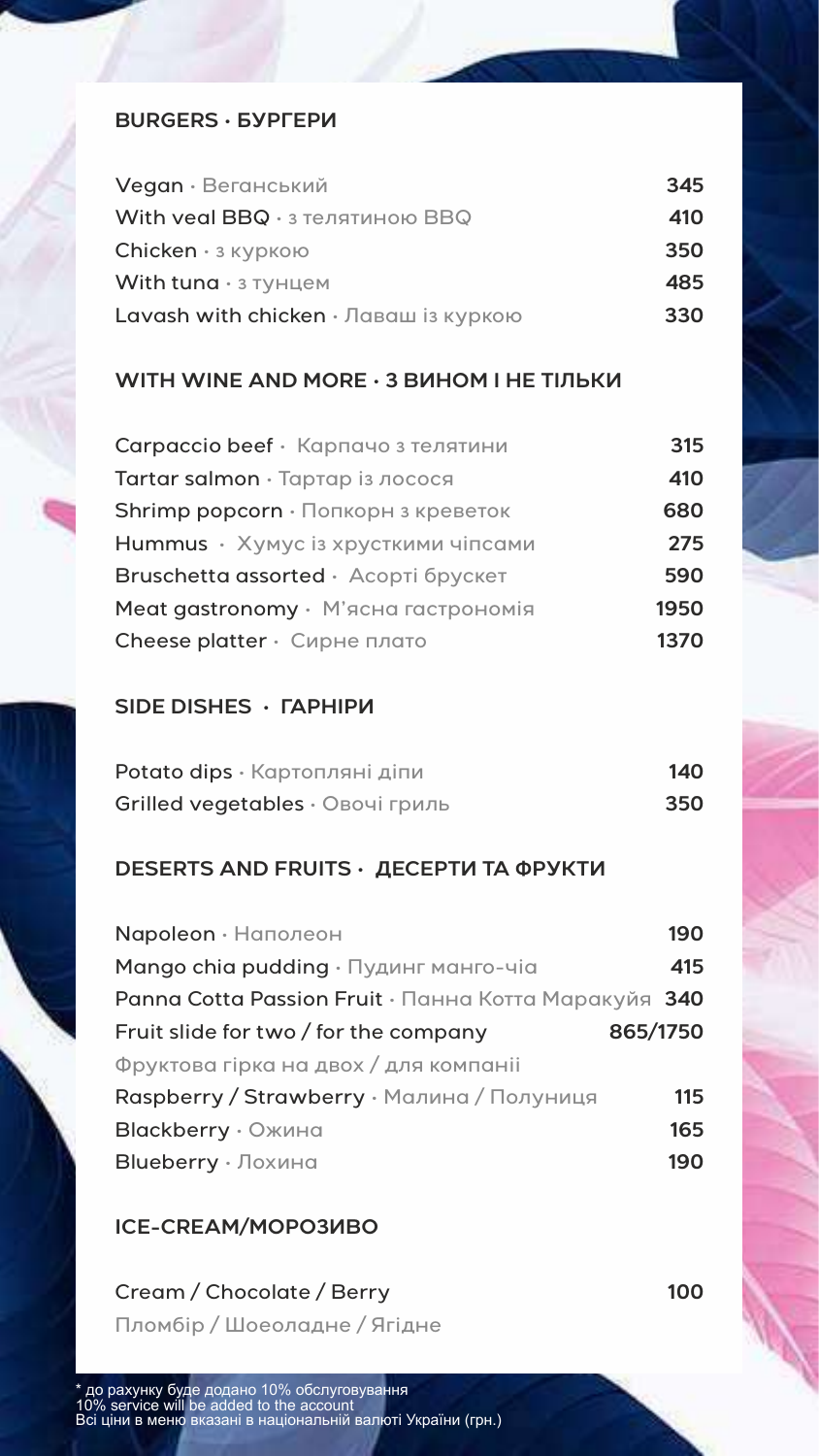## **REFRESH LONG**

| <b>Fixed Hurricane</b><br>Falernum, Rum Spiced, Passionfruit Syrup,<br>Orange Fresh Juice, Lemon Fresh,<br><b>Bitters, Cherry - hibiscus Cordial</b> | 275 |
|------------------------------------------------------------------------------------------------------------------------------------------------------|-----|
| <b>Edem Bird</b><br>Spiced rum, strawberry cordial, coconat puree,<br>lime juice, pineapple fresh juice, bitter                                      | 550 |
| <b>Eden Fizz</b><br>Gin infused butterfly tea, Parfait amour liquor,<br>citrus mix, osmantus syrup, tonic, plum bitters                              | 275 |
| <b>Pandan Colada</b><br>White Rum, Banana - pandan cordial,<br>pineapple fresh juice, coconut puree,<br>lemon juice, tonka beans essence             | 275 |
| <b>Fin Tropic</b><br>Finlandia Coconut, Pineapple Juice, Sprite                                                                                      | 275 |
| <b>Tonka Americano</b><br>Bitter, Vermouth Rosso, tonka beans<br>essence, sparkling water                                                            | 275 |
| <b>Bloody Mary</b><br>Vodka infused Parmesan, bloody mary tomato mix                                                                                 | 275 |
| <b>Fizzy Pisco Punch</b><br>Pisco infuse kaffir lime leaves, Pineapple cordial,<br>lemon juice, Orange Curacao Liquor, Ginger tonic                  | 275 |
| <b>Finsky Fizz</b><br>Finsky, lime juice, Elderflower syrup,<br><b>Sparkling water</b>                                                               | 275 |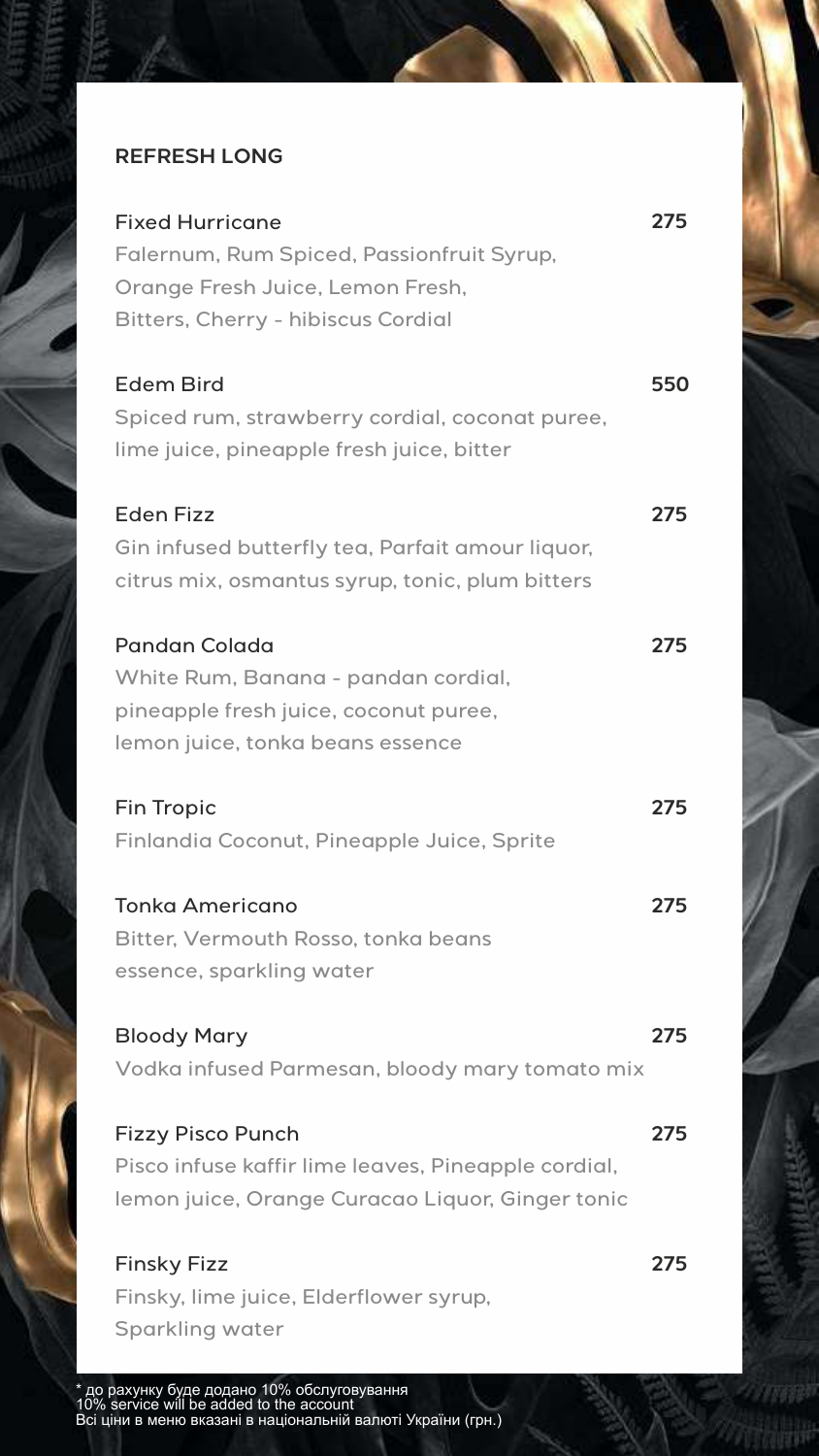| Mojito                                        | 275 |
|-----------------------------------------------|-----|
| White rum, mint, lime juice, sugar            |     |
|                                               |     |
| <b>Jack Honey Smash</b>                       | 275 |
| Jack Daniels Honey, Sour mix,                 |     |
| Pineapple Juice, Schweppes lemonade           |     |
|                                               |     |
| Lynchburg Lemonade                            | 275 |
| Jack Daniel's Tennessee, Triple sec,          |     |
| Sour mix, Schweppes lemonade                  |     |
|                                               |     |
| <b>SPARKLING WINE COCKTAILS</b>               |     |
|                                               | 275 |
| <b>Grapefruit Mimosa</b>                      |     |
| Grapefruit rhubarb cordial, Prosecco,         |     |
| <b>Grapefruit liquor</b>                      |     |
| <b>New Fashion Rossini</b>                    | 275 |
| Strawberry cordial, Raspberry gin,            |     |
| <b>Wild Strawberry liquor, Prosecco</b>       |     |
|                                               |     |
| Poliamour                                     | 275 |
| Orange liqueur, Cream de cacao white          |     |
| liquor, peach tree, lemon juice,              |     |
| cherry - hibiscus cordial, peach bitter,      |     |
| prosecco, egg white                           |     |
|                                               |     |
| <b>Porn Star Martini</b>                      | 275 |
| Vodka infused vanilla extract, Litchi liquor, |     |
| Passion fruit liquor, lemon fresh juice,      |     |
| Prosecco, passion fruit syrup                 |     |
| <b>Aperol Spritz</b>                          | 275 |
| Aperol, sparkling water, Prosecco             |     |
|                                               |     |

632332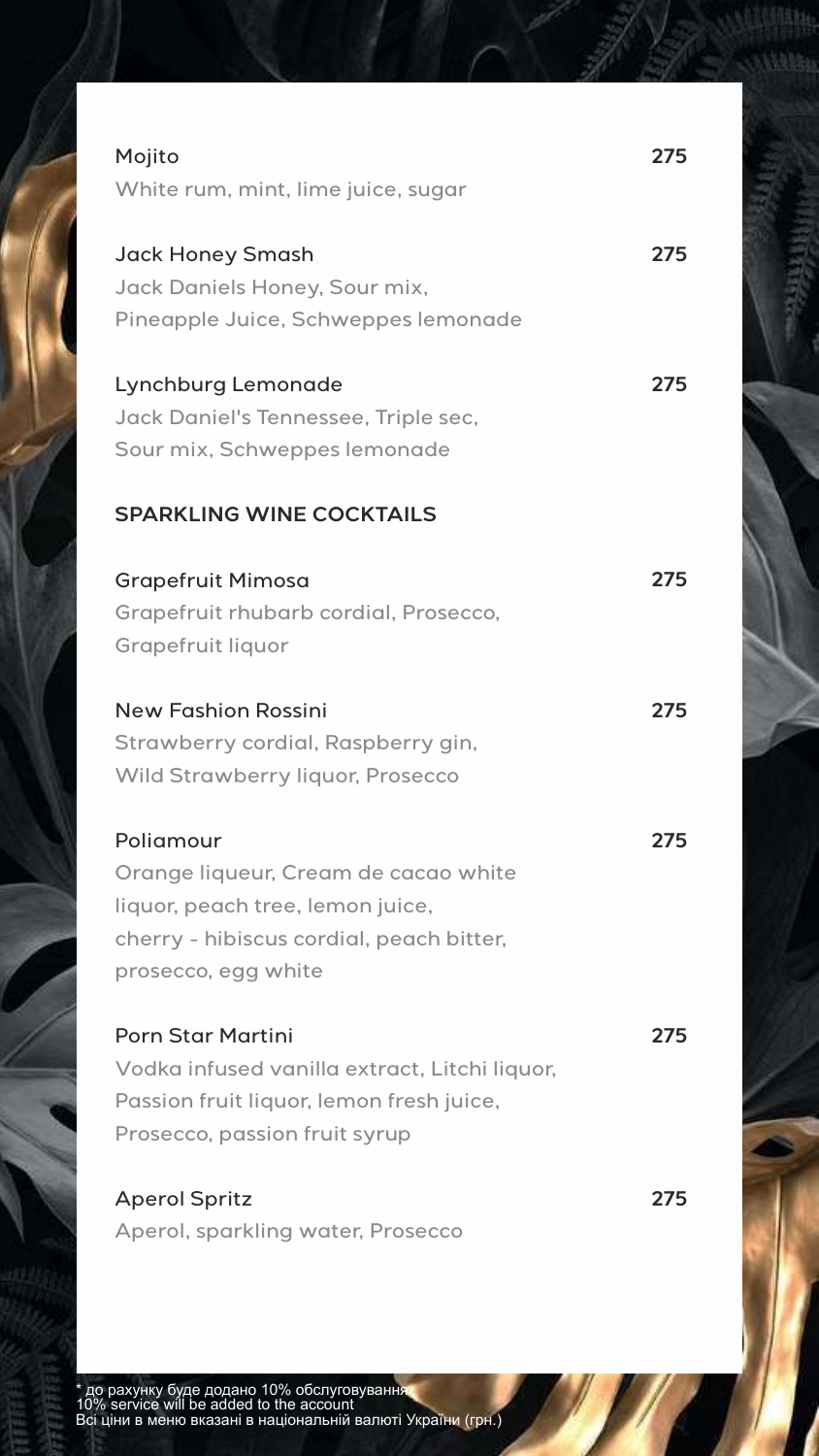## **SWEET & SOUR**

| <b>Eden Gimlet</b>                              | 275 |
|-------------------------------------------------|-----|
| Quinces Gin, apple - soursep cordial,           |     |
| citrus mix, cucumber bitters, tonic bitters     |     |
|                                                 | 275 |
| Grapefruit sour                                 |     |
| Aperetivo, Grapefruit liquor, egg white,        |     |
| Grapefruit vodka, lemon juice, honey syrup      |     |
| Gorgonzolla - Pear sour                         | 275 |
| Gin, gorgonzolla cordial, egg white,            |     |
| citrus mix, black walnut bitter                 |     |
|                                                 |     |
| <b>STRONG</b>                                   |     |
| <b>Maple Old Fashioned</b>                      | 275 |
| Bourbon mix, maple syrup, bitter                |     |
|                                                 |     |
| Lady Whisper                                    | 275 |
| Spiced rum, Bourbon, cherry brandy,             |     |
| apricot brandy, aromatic bitter                 |     |
| <b>Niell Martinez</b>                           | 275 |
| Raspberry Gin, Vermouth Rosso,                  |     |
| Maraschino, creole bitters, orange bitters      |     |
|                                                 |     |
| <b>MIX DRINK</b>                                |     |
| <b>Ginny Bull</b>                               | 275 |
| Gin, Elderflower syrup, Red bull Yellow edition |     |
|                                                 |     |
| Red Bull Vodka · Vodka, Red Bull                | 180 |
|                                                 |     |
| Red Bull Whiskey · Whiskey, Red Bull            | 180 |
| Red Bull Amaro · Vecchio Amaro, Red bull        | 180 |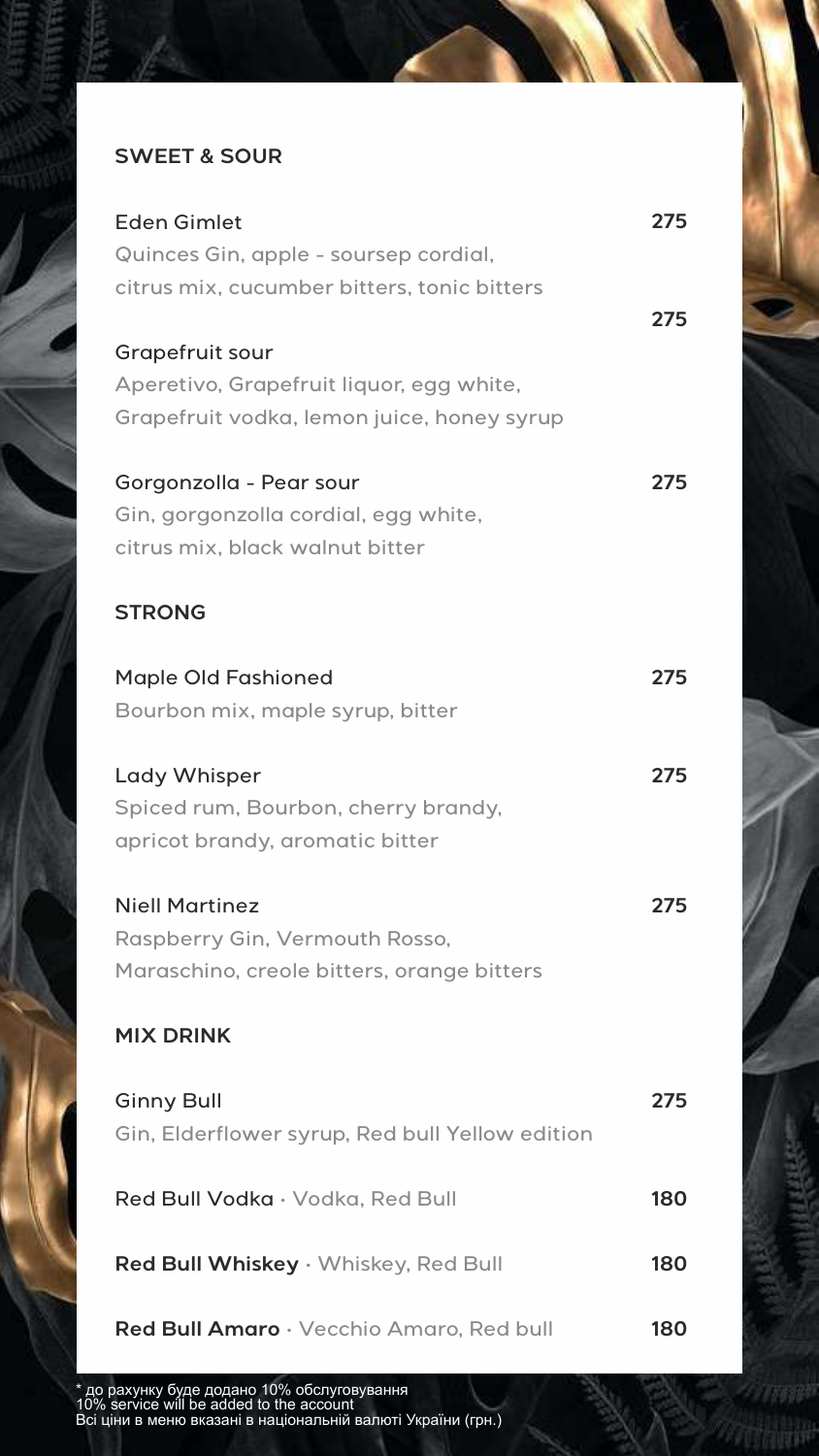| <b>Amaro Tonic</b>                                                                                    |     |
|-------------------------------------------------------------------------------------------------------|-----|
| <b>Vecchio Amaro, Tonic</b>                                                                           | 180 |
| <b>N\A DRINKS</b>                                                                                     |     |
| Pandan Colada N/A<br>Pandan - Banana cordial,<br>pineapple fresh juice,<br>coconut puree, lemon juice | 180 |
| Denpasar Avocado<br>Avocado pulp, almond milk,<br>pineapple juice, honey                              | 200 |
| Mango Lassi<br>Mango puree, lactose-free yogurt,<br>cane sugar, lemon juice                           | 200 |
| Edem Bird N/A<br>Strawberry cordial, coconat puree, lime juice,<br>pineapple fresh juice, bitter      | 440 |
| Passion Fizz N/A<br>Passionfruit puree, Passionfruit syrup,<br>lemon juice, Schwappes Ginger          | 180 |
| <b>Espresso Tonic</b><br>Double Espresso, Tonic, mint                                                 | 180 |
| Bloody mary N/A<br>Tomato juice, citrus mix, sweet bbq sauce                                          | 180 |
| Ice tea<br>Rooibois, green tea, black tea,                                                            | 180 |

cherry hibiscus cordial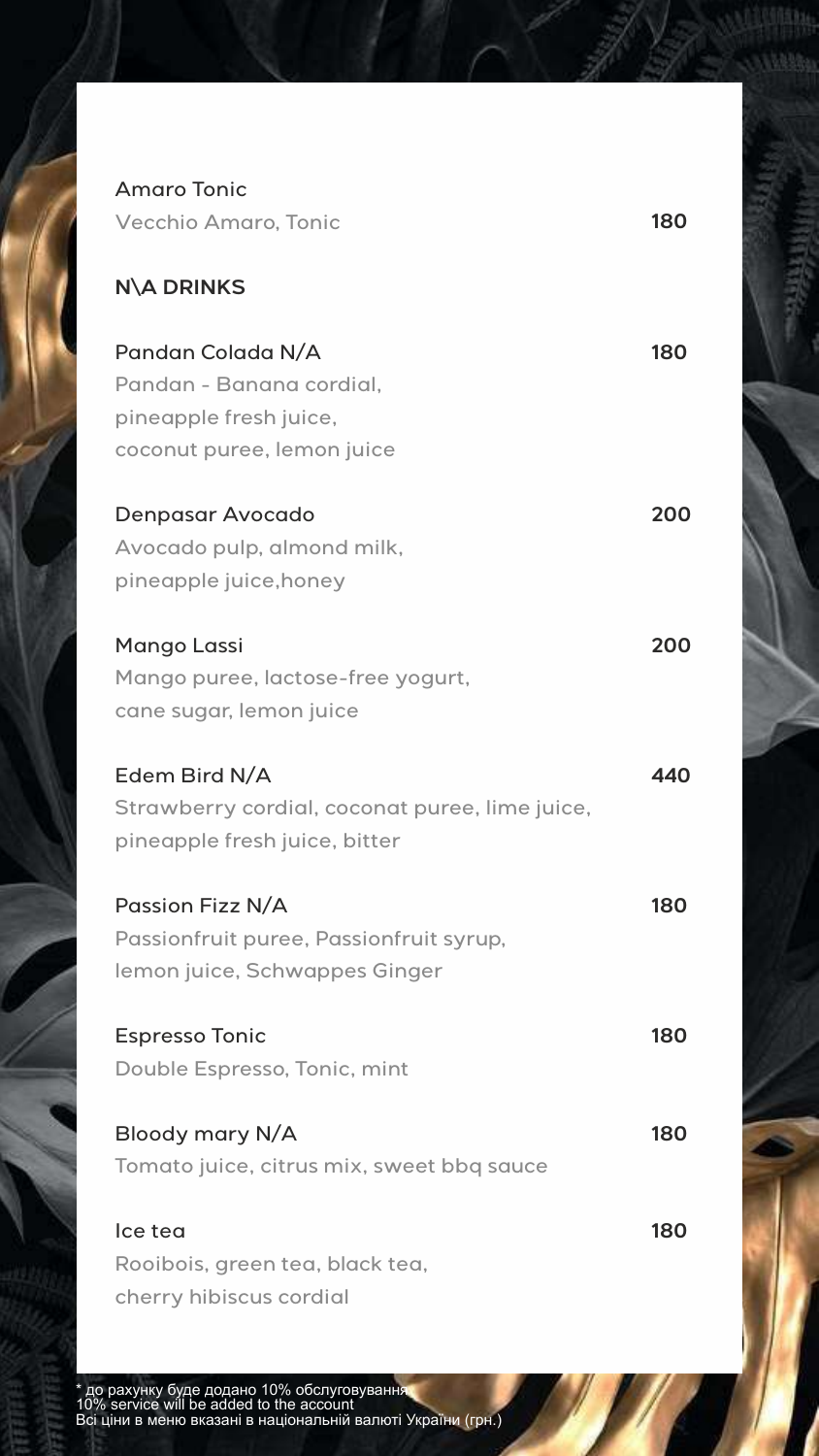| <b>VERMOUTH/APERITIVO/DIGESTIVO</b>                           | bottle vo | $\overline{\Xi}$<br>50 | bottle |
|---------------------------------------------------------------|-----------|------------------------|--------|
| Cinzano Bianco                                                | 1         | 55                     | 1100   |
| Cinzano Rosso                                                 | 1         | 55                     | 1100   |
| Cinzano Extra Dry                                             | 1         | 55                     | 1100   |
| <b>Punt e Mas</b>                                             | 0,75      | 90                     | 1350   |
| Cinzano 1757 Rosso                                            | 1         | 90                     | 1800   |
| Aperol                                                        | 1         | 90                     | 1800   |
| <b>Campari Bitter</b>                                         | 1         | 90                     | 1800   |
| <b>Fernet Branca</b>                                          | 1         | 120                    | 2400   |
| Amaro Averna                                                  | 1         | 90                     | 1800   |
| Mezzodi Caffo                                                 | 1         | 90                     | 1800   |
| <b>Red Bitter Caffo</b>                                       | 1         | 90                     | 1800   |
| <b>VODKA</b>                                                  |           |                        |        |
| Finlandia Classic, Lime, Grapefruit,                          | 1         | 85                     | 1700   |
| Cranberry, Blackcurrant, Redberry<br><b>Finlandia Coconut</b> | 0,5       | 85                     | 850    |
| <b>Grey Goose</b>                                             | 1         | 180                    | 3600   |
| Saimaa Organic Hot Ice                                        | 0,7       | 75                     | 1050   |
| <b>SKYY Infusions Passion Fruit</b>                           | 0,7       | 75                     | 1050   |
| <b>BARGE</b>                                                  | 1         | 75                     | 1500   |
| <b>Finsky Hot Ice</b>                                         | 1         | 75                     | 1500   |
| <b>Eiko Handcrafted</b>                                       | 0,7       | 180                    | 2520   |
| <b>GIN</b>                                                    |           |                        |        |
| <b>Whitley Neill Quince Gin</b>                               | 0,7       | 140                    | 1960   |
| <b>Whitley Neill Raspberry Gin</b>                            | 0,7       | 140                    | 1960   |
| <b>Whitley Neill Blackberry Gin</b>                           | 0,7       | 140                    | 1960   |
| <b>Whitley Neill Gooseberry Gin</b>                           | 0,7       | 140                    | 1960   |
| <b>Rutte Celery Dry Gin</b>                                   | 0,7       | 175                    | 2450   |
| <b>Finsbury Platinum London Dry Gin</b>                       | 1         | 120                    | 2400   |
| <b>Bulldog</b>                                                | 1         | 135                    | 2700   |
|                                                               |           |                        |        |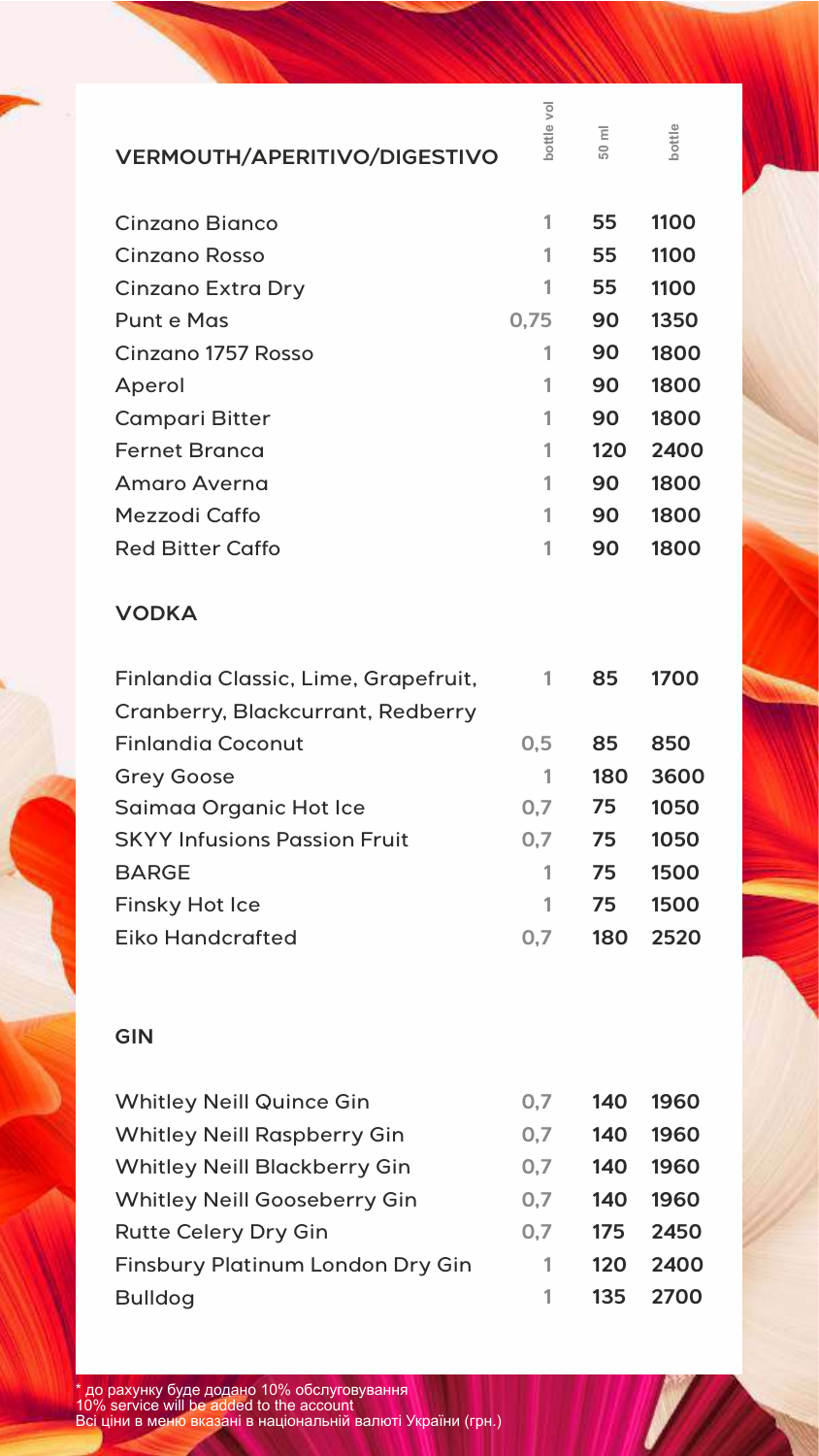| <b>TEQUILA</b>                         | bottle vol | $50 \text{ ml}$ | bottle       |
|----------------------------------------|------------|-----------------|--------------|
|                                        |            |                 |              |
| Sierra Antiguo Plata 100% De Agave     | 0,7        | 120             | 1680         |
| Sierra Antiguo Anejo 100% De Agave     | 0,7        | 140             | 1960         |
| Sierra Milenario Blanco 100% De Agave  |            |                 | 0.7 255 3570 |
| Sierra Milenario Fumado                |            |                 | 0.7 280 3920 |
| 100% De Agave                          |            |                 |              |
| Sierra Milenario Extra Anejo           | 0.7        |                 | 340 4760     |
| 100% De Agave                          |            |                 |              |
| <b>Espolon Reposado</b>                | 1          |                 | 130 3500     |
| El Jimador Blanco 100% Agave           | 1          | 175             | 3500         |
| El Jimador Reposado 100% Agave         | 1          | 175             | 2600         |
| Patron Anejo 100% Agave                | 0.7        |                 | 350 4900     |
|                                        |            |                 |              |
| <b>RUM</b>                             |            |                 |              |
| <b>Botafogo White</b>                  |            | $0.7$ 120       | 1680         |
| <b>Botafogo Spiced</b>                 |            | $0.7$ 120       | 1680         |
| <b>Botafogo Black</b>                  |            |                 | 0.7 120 1680 |
| <b>Appleton Estate Signature Blend</b> | 1          | 120             | 2400         |
| Appleton Estate 12 Years Rare Blend    | 0,7        | 180             | 2520         |
| Abuelo 7 YO                            | 0,7        | 145             | 2030         |
| Abuelo 15 YO Tawny Port Cask Finish    | 0,7        |                 | 485 6790     |
| Zacapa 23                              |            |                 | 0.7 485 6790 |
| <b>WHISKY</b>                          |            |                 |              |
| American Whiskey / Bourbon             |            |                 |              |
| <b>Wild Turkey Rye</b>                 |            |                 | 0.7 130 1820 |
| Wild Turkey 101                        | 1          | 130             | 2600         |
| <b>Peaky Blinder</b>                   |            | $0.7$ 110       | 1540         |
| <b>Woodford Reserve</b>                |            | $0.7$ 175       | 2450         |
| <b>Woodford Reserve Rye</b>            |            | $0.7$ 175       | 2450         |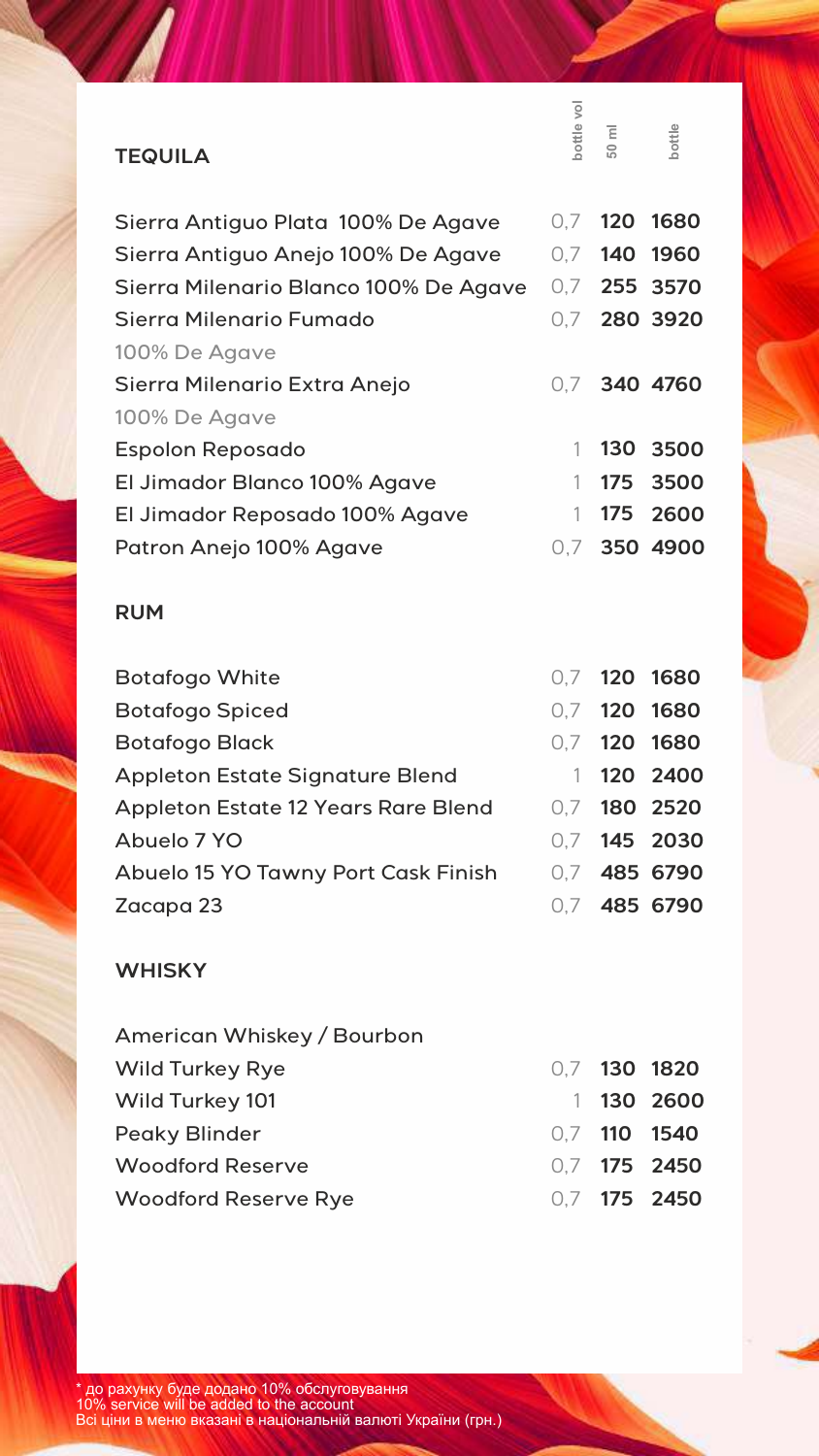| bottle vol<br>bottle<br>$\overline{\Xi}$<br>50<br><b>TENNESSEE</b><br>Jack Daniel's Old No.7<br>1<br>140<br>2800<br><b>Jack Daniel's Tennessee Fire</b><br>130<br>2600<br>1<br>130<br>2600<br>1<br>Jack Daniel's Tennessee Honey<br>Jack Daniel`s Gentleman Jack<br>0,7<br>170<br>2380<br>Jack Daniel's Single Barrel<br>0,7<br>220<br>3080<br><b>BLENDED SCOTCH WHISKY</b><br>Catto's<br>110<br>2200<br>1<br>0,7<br>130<br>1820<br><b>Hankey Bannister Heritage</b><br>190<br><b>Hankey Bannister 12 YO</b><br>0,7<br>2660 |
|-----------------------------------------------------------------------------------------------------------------------------------------------------------------------------------------------------------------------------------------------------------------------------------------------------------------------------------------------------------------------------------------------------------------------------------------------------------------------------------------------------------------------------|
|                                                                                                                                                                                                                                                                                                                                                                                                                                                                                                                             |
|                                                                                                                                                                                                                                                                                                                                                                                                                                                                                                                             |
|                                                                                                                                                                                                                                                                                                                                                                                                                                                                                                                             |
|                                                                                                                                                                                                                                                                                                                                                                                                                                                                                                                             |
|                                                                                                                                                                                                                                                                                                                                                                                                                                                                                                                             |
|                                                                                                                                                                                                                                                                                                                                                                                                                                                                                                                             |
|                                                                                                                                                                                                                                                                                                                                                                                                                                                                                                                             |
|                                                                                                                                                                                                                                                                                                                                                                                                                                                                                                                             |
|                                                                                                                                                                                                                                                                                                                                                                                                                                                                                                                             |
|                                                                                                                                                                                                                                                                                                                                                                                                                                                                                                                             |
|                                                                                                                                                                                                                                                                                                                                                                                                                                                                                                                             |
|                                                                                                                                                                                                                                                                                                                                                                                                                                                                                                                             |
| <b>SINGLE MALT WHISKY</b>                                                                                                                                                                                                                                                                                                                                                                                                                                                                                                   |
| 0,7<br>An Cnock 12 YO<br>250<br>3500                                                                                                                                                                                                                                                                                                                                                                                                                                                                                        |
| 0,7<br>250<br>3500<br>Speyburn 10 YO                                                                                                                                                                                                                                                                                                                                                                                                                                                                                        |
| <b>Glen Grant the Major's Reserve</b><br>140<br>2800<br>1                                                                                                                                                                                                                                                                                                                                                                                                                                                                   |
| Glen Grant 10 YO<br>210<br>4200<br>1                                                                                                                                                                                                                                                                                                                                                                                                                                                                                        |
| 0,7<br>350<br>4900<br><b>Benriach The Original Ten</b>                                                                                                                                                                                                                                                                                                                                                                                                                                                                      |
| <b>Benriach The Smoky Ten</b><br>0,7<br>400<br>5600                                                                                                                                                                                                                                                                                                                                                                                                                                                                         |
| <b>Benrigch The Twelve</b><br>0,7<br>425<br>5950                                                                                                                                                                                                                                                                                                                                                                                                                                                                            |
| 425<br>The Macallan Triple Cask 12 YO<br>0,7<br>5950                                                                                                                                                                                                                                                                                                                                                                                                                                                                        |
| 600<br>The Macallan Double Cask 15 YO<br>0,7<br>8400                                                                                                                                                                                                                                                                                                                                                                                                                                                                        |
| 1300 18200<br>The Macallan Double Cask 18 YO<br>0,7                                                                                                                                                                                                                                                                                                                                                                                                                                                                         |
|                                                                                                                                                                                                                                                                                                                                                                                                                                                                                                                             |
| <b>BLENDED MALT WHISKY</b>                                                                                                                                                                                                                                                                                                                                                                                                                                                                                                  |
| <b>Rock Oyster Islands</b><br>0,7<br>220<br>3080                                                                                                                                                                                                                                                                                                                                                                                                                                                                            |
| <b>Big Peat Islay Blended Malt</b><br>0,7<br>250<br>3500                                                                                                                                                                                                                                                                                                                                                                                                                                                                    |
| (Ardbeg, Caol Ila, Bowmore,                                                                                                                                                                                                                                                                                                                                                                                                                                                                                                 |
| Port Ellen DIST-S.)                                                                                                                                                                                                                                                                                                                                                                                                                                                                                                         |
| <b>IRISH WHISKEY</b>                                                                                                                                                                                                                                                                                                                                                                                                                                                                                                        |
| 125<br>1<br>2500<br>The Pogues                                                                                                                                                                                                                                                                                                                                                                                                                                                                                              |
| 0,7<br>130<br>1820<br><b>The Pogues Single Malt</b>                                                                                                                                                                                                                                                                                                                                                                                                                                                                         |
| 2100<br>0,7<br>150<br><b>Gelston's Single Malt</b>                                                                                                                                                                                                                                                                                                                                                                                                                                                                          |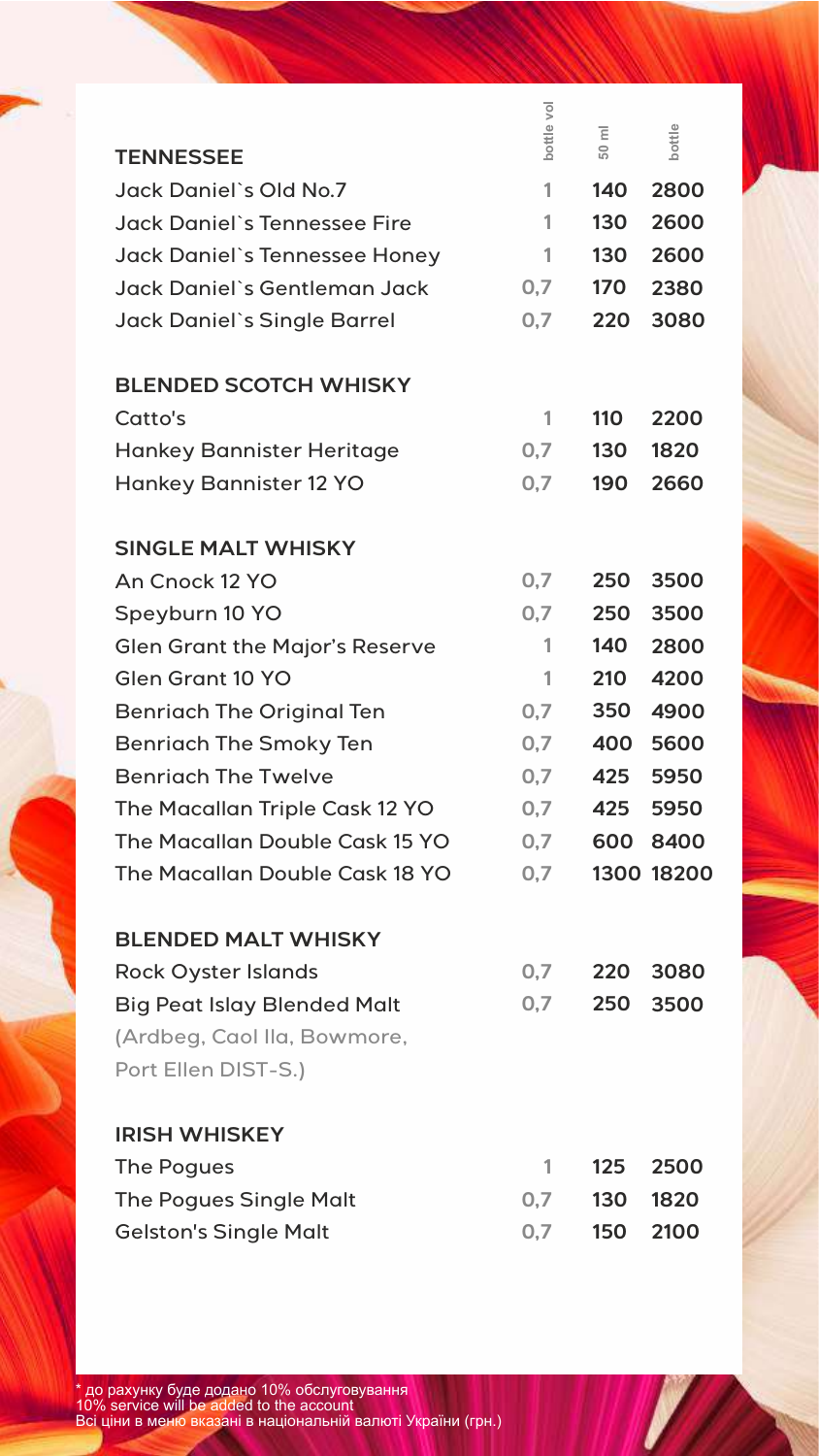| <b>COGNAC / BRANDY / EAU DE VIE</b>            | bottle vol   | $\overline{\Xi}$<br>$\overline{50}$ | bottle |
|------------------------------------------------|--------------|-------------------------------------|--------|
| <b>Hardy VS</b>                                | 0,7          | 240                                 | 3360   |
| <b>Chateau de Montifaud</b>                    | 0,7          | 240                                 | 3360   |
| VS Fine Petite Champagne                       | 0,7          | 315                                 | 4410   |
| Chateau de Montifaud VSOP Diva                 | 0,7          | 565                                 | 7910   |
| Chateau de Montifaud XO Silver                 | $\mathbf{1}$ | 195                                 | 3900   |
| <b>Calvados Pere Magloire VSOP</b>             | 0,7          | 140                                 | 1960   |
| Pisco El Gobernador                            |              |                                     |        |
| <b>LIQUORS</b>                                 |              |                                     |        |
| <b>Mandarine Napoleon</b>                      | 0,7          | 150                                 | 2100   |
| Cynar                                          | 1            | 65                                  | 1300   |
| Vecchio Amaro del Capo Caffo                   | 1.           | 110                                 | 2200   |
| The Pogues Honey                               | 0.7          | 120                                 | 1680   |
| <b>Grand Marnier</b>                           | 0,7          | 150                                 | 2100   |
| <b>Charis Irish Cream</b>                      | 1            | 80                                  | 1600   |
| De Kuyper in assortment                        | 0,7          | 80                                  | 1120   |
| <b>BEER</b>                                    |              |                                     |        |
| <b>Bottle beer</b>                             |              |                                     |        |
| Corona Extra                                   | 355 ml       |                                     | 125    |
| Lowenbrau Original                             | 330 ml       |                                     | 125    |
| Hoegaarden White                               | 330 ml       |                                     | 125    |
| N/A BEER                                       |              |                                     |        |
| Hoegaarden White N/A                           | 330 ml       |                                     | 110    |
| <b>TEA</b>                                     |              |                                     |        |
| <b>Grand Pack Premium</b><br>Tea in assortment | 400          |                                     | 85     |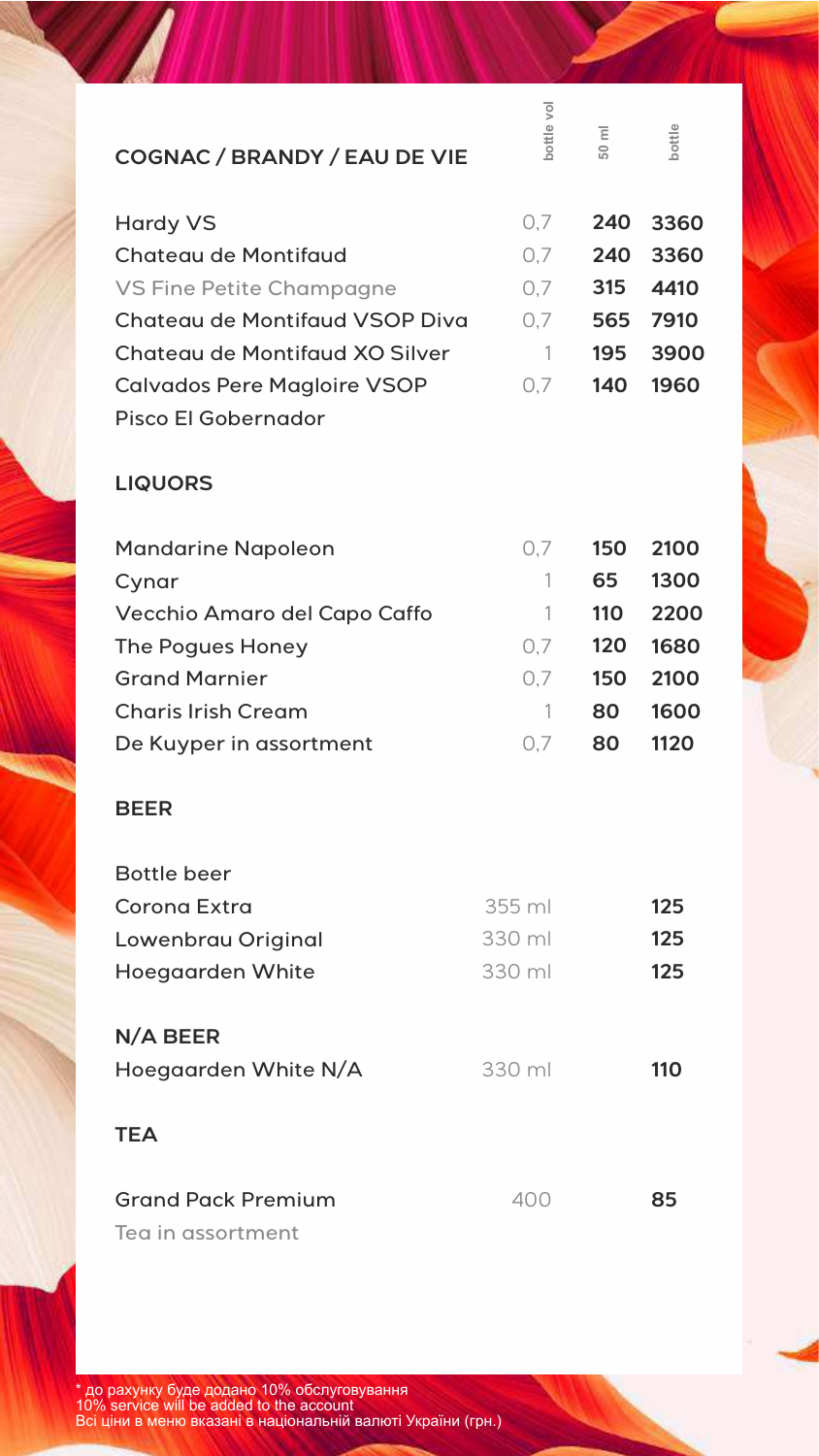## **COFFEE ILLY**

| <b>Ristretto</b>     | 20 ml  | 50 |
|----------------------|--------|----|
| <b>Espresso</b>      | 35 ml  | 50 |
| Americano            | 70 ml  | 50 |
| Americano with milk  | 130 ml | 60 |
| Cappucino            | 130 ml | 60 |
| Latte                | 200 ml | 70 |
| <b>Coffee Orange</b> | 200 ml | 70 |
|                      |        |    |

# **MINERAL WATER**

| Evian                                  | 330 ml   | 85  |
|----------------------------------------|----------|-----|
| Evian (Glass Bottle)                   | 750 ml   | 225 |
| Ferrarelle sparkling mineral water     | 330 ml   | 120 |
| Ferrarelle sparkling mineral water     | 750 ml   | 225 |
| Solan da Cabras (Glass Bottle)         | $1,0$ ml | 330 |
| Solan da Cabras Still (plastic)        | 750 ml   | 175 |
| Solan da Cabras still (plastic Bottle) | 500 ml   | 150 |
| <b>Smeraldina (Glass Bottle)</b>       | 500 ml   | 150 |
| Sno still water                        | 500 ml   | 75  |
| Bonaqua still                          | 330 ml   | 50  |
| Bonaqua sparkling                      | 330 ml   | 50  |
|                                        |          |     |

# **WATER / JUICE**

| Coca-Cola / Coca-Cola Zero           | 250ml        | 55 |
|--------------------------------------|--------------|----|
| Fanta Orange / Sprite                | 250ml        | 55 |
| <b>Schweppes Indian Tonic</b>        | 250ml        | 55 |
| <b>Schweppes Premium Tonic Water</b> | <b>250ml</b> | 55 |
| <b>Schweppes Gentle Ginger</b>       | 250ml        | 55 |
| <b>Schweppes Classic Mojito</b>      | <b>250ml</b> | 55 |
| <b>Schweppes Pomegranate</b>         | 250ml        | 55 |
| Juices and nectars "Rich"            | 250ml        | 60 |
| (apple/tomato/cherry/                |              |    |
| peach/orange)                        |              |    |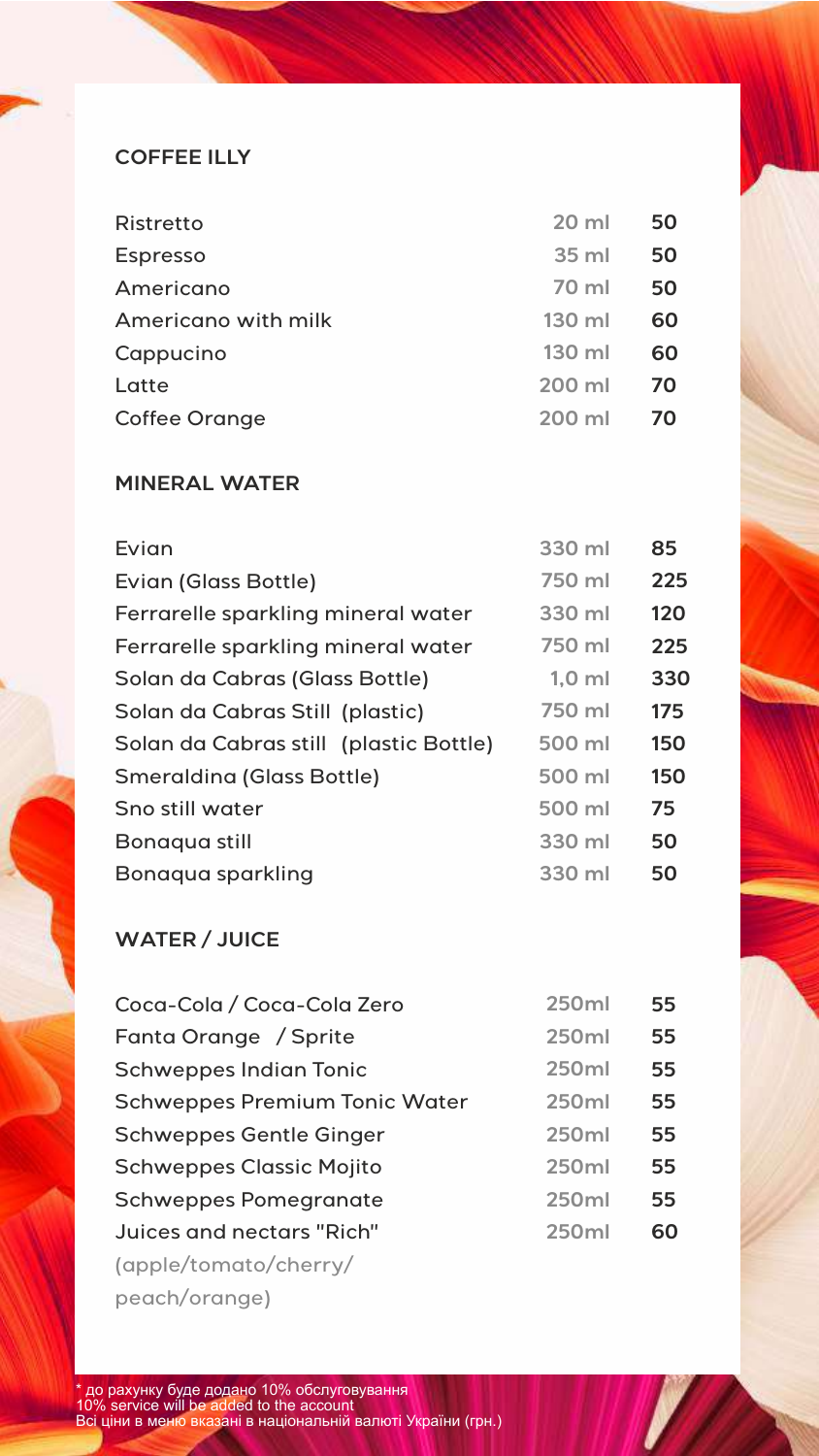#### **FRESH JUICE**

| Orange     | 250ml             | -135 |
|------------|-------------------|------|
| Grapefruit | 250ml             | 145  |
| Carrot     | 250ml             | 120  |
| Apple      | 250 <sub>ml</sub> | 120  |
| Pineapple  | 250 <sub>ml</sub> | 280  |
| Watermelon | 250ml             | 200  |

### **ENERGY DRINK**

| <b>100</b> |
|------------|
| 100        |
| 100        |
| 100        |
| 100        |
| 100        |
|            |

## **CHAMPAGNE**

| <b>Adam-Jaeger Tradition</b>          | 375 ml | 1750  |
|---------------------------------------|--------|-------|
| <b>Blanc de blancs Brut</b>           |        |       |
| Adam-Jaeger Champagne                 | 750 ml | 2700  |
| Reserve Brut A.O.C.                   |        |       |
| <b>Adam-Jaeger Tradition</b>          | 750 ml | 2900  |
| <b>Blanc de blancs Brut</b>           |        |       |
| Adam-Jaeger Rose Brut                 | 750 ml | 3000  |
| Barons de Rothschild Champagne        | 750 ml | 7500  |
| Millesime 2010 A.O.C.                 |        |       |
| <b>Henriot Cuvee Hemera Brut 2005</b> | 750 ml | 14000 |
| Moët & Chandon Impérial Brut          | 750 ml | 4200  |
| Moët & Chandon Nectar Impérial        | 750 ml | 4600  |
| Moët & Chandon Rosé Impérial          | 750 ml | 5000  |
| <b>Veuve Clicquot Brut</b>            | 750 ml | 4500  |
| Veuve Clicquot Rosé Brut              | 750 ml | 5800  |
| Dom Pérignon Vintage 2008             | 750 ml | 14000 |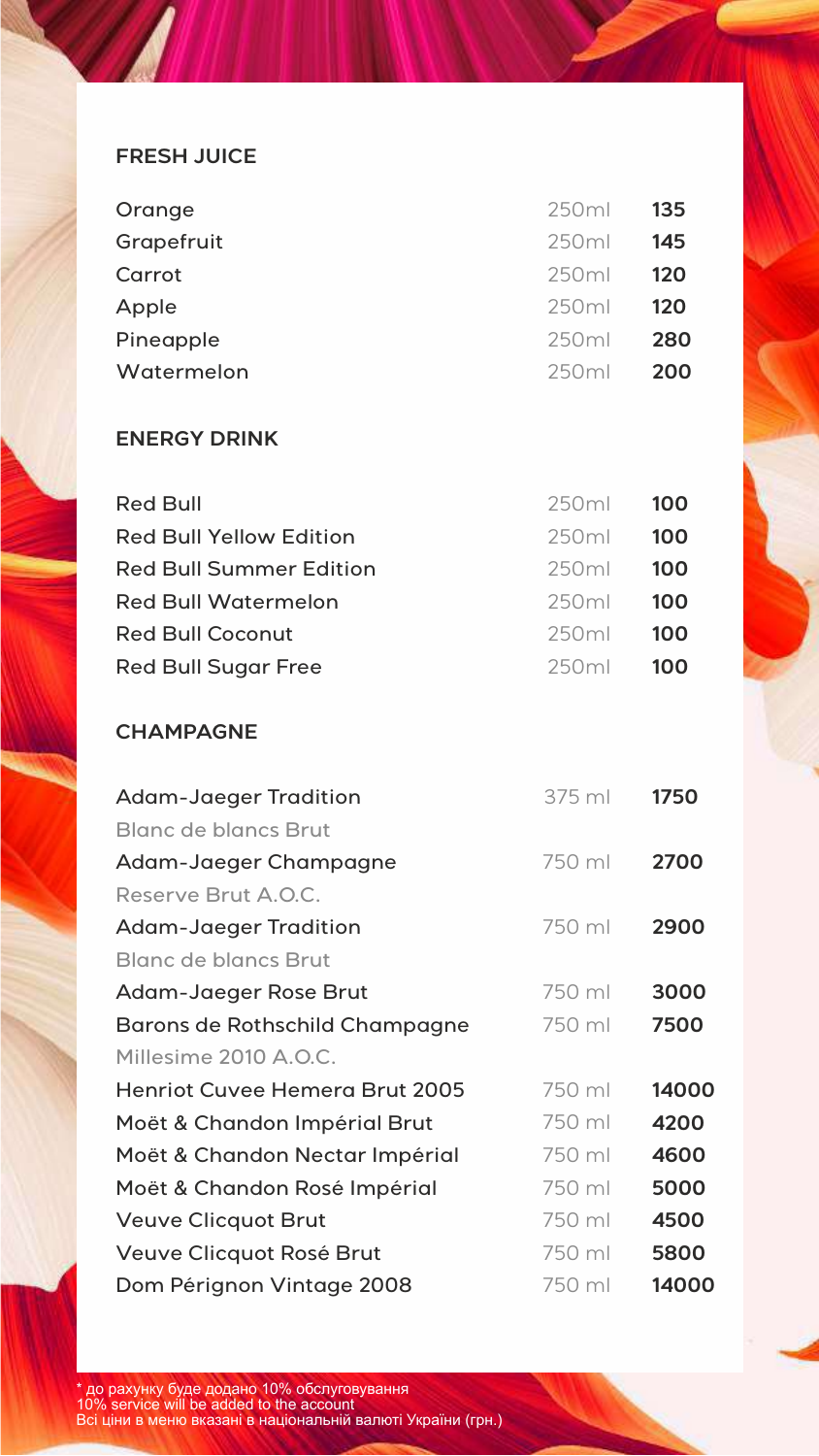| <b>SPARKLING</b>                                           | bottle vol | Ξ<br>50 | bottle |
|------------------------------------------------------------|------------|---------|--------|
| Zonin Prosecco spumante                                    | 750 ml     | 250     | 1250   |
| 1821 D.O.C.                                                |            |         |        |
| Cinzano Prosecco D.O.C.                                    | 750 ml     |         | 1100   |
| Cinzano Asti D.O.C.G.                                      | 750 ml     |         | 1100   |
| Bortolotti Valdobbiadene                                   | 750 ml     |         | 2100   |
| Extra Dry D.O.C.G.                                         |            |         |        |
| La Caudrina Asti Spumante la                               | 750 ml     |         | 2100   |
| Selvatica D.O.C.G. Piemonte                                |            |         |        |
| Vicente Gandia Cava El Miracle                             | 750 ml     |         | 1000   |
| Brut Organic D.O.                                          |            |         |        |
| Vicente Gandia Cava Rose D.O.                              | 750 ml     |         | 1000   |
| <b>WINE LIST</b>                                           |            |         |        |
| White                                                      |            |         |        |
| Bouchard Pere & Fils Bourgogne 750 ml<br>Chardonnay A.O.C. |            | 300     | 1500   |
| (France, Bourgogne)                                        |            |         |        |
| Domaine Viticole de Colmar                                 | 750 ml     |         | 1850   |
| Gewurztraminer A.O.C.                                      |            |         |        |
| (France, Alsace)                                           |            |         |        |
| Hubert Beck Riesling A.O.C.                                | 750 ml     |         | 1250   |
| (France, Alsace)                                           |            |         |        |
| <b>William Fevre Chablis Premier</b>                       | 750 ml     |         | 3800   |
| <b>Cru Montmains Domaine</b>                               |            |         |        |
| Saget La Perriere                                          | 750 ml     |         | 2100   |
| Sancerre A.O.C                                             |            |         |        |
| (France, Vallee de la Loire)                               |            |         |        |
| <b>Bouchard Pere &amp;</b>                                 | 750 ml     |         | 4500   |
| <b>Fils Chassagne-Montrachet</b>                           |            |         |        |
| A.O.C. (France, Cote de Beaune)                            |            |         |        |
| Nicola Bergaglio Gavi                                      | 750 ml     |         | 1750   |
| del comune di Gavi Minaia                                  |            |         |        |
| D.O.C.G. (Italy, Piedmont)                                 |            |         |        |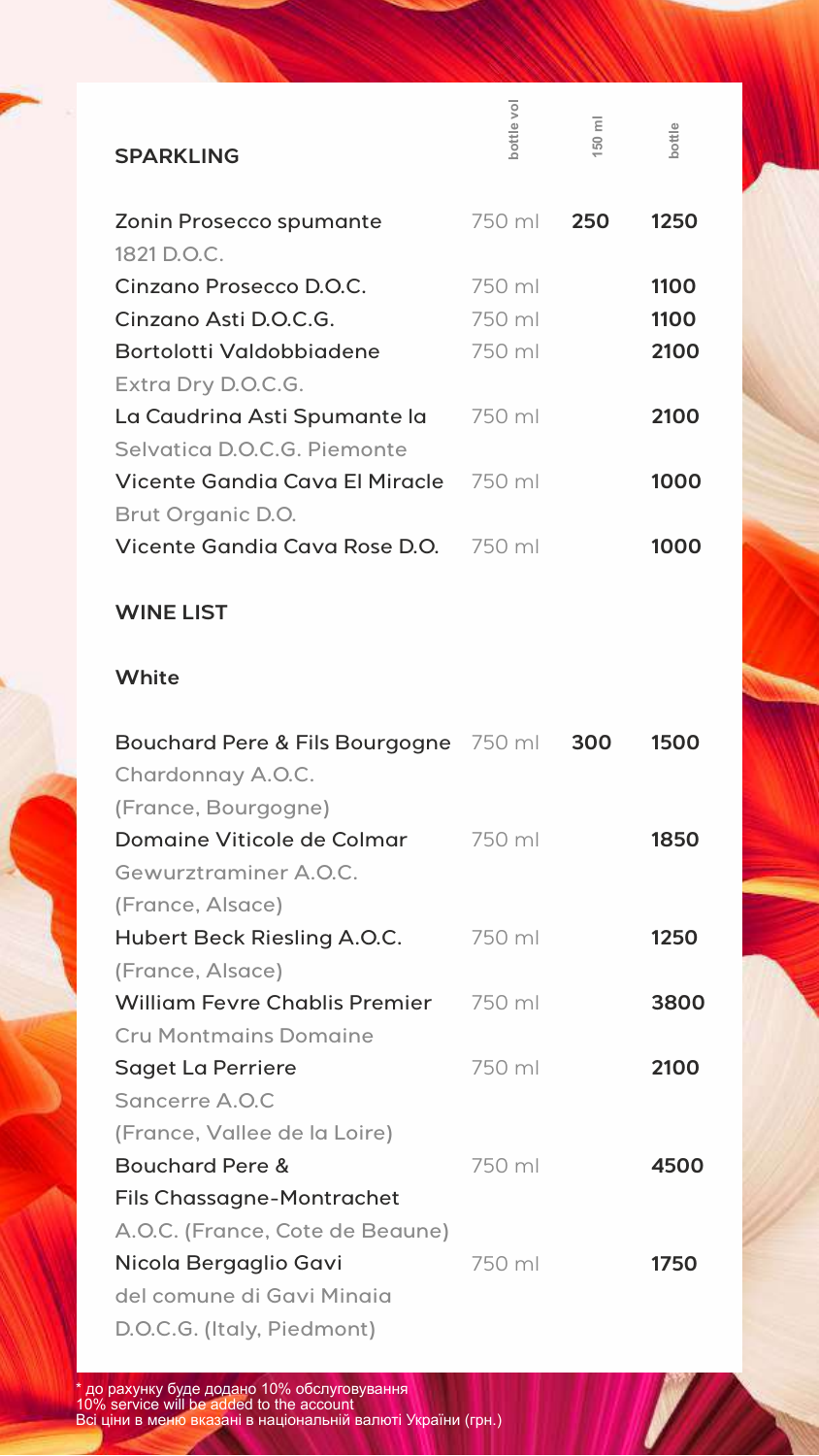|                                | bottle vol | 50 ml | bottle |
|--------------------------------|------------|-------|--------|
| Zonin Pinot Grigio Aquileia    | 750 ml     | 200   | 1000   |
| D.O.C (Italy, Friuli)          |            |       |        |
| Tenuta Ca'Maiol*               | 750 ml     |       | 1750   |
| Lugana Prestige                |            |       |        |
| D.O.P. (Italy, Lombardy)       |            |       |        |
| Vicente Gandia Nebla           | 750 ml     |       | 900    |
| Verdejo D.O. (Spaine, Rueda)   |            |       |        |
| Lake Chalice Sauvignon         | 750 ml     | 270   | 1350   |
| <b>Blanc The Nest</b>          |            |       |        |
| (New Zealand, Marlborough)     |            |       |        |
| Luis Felipe Edwards Sauvignon  | 750 ml     |       | 1550   |
| Blanc Gran Reserva Family      |            |       |        |
| Selection Leyda Valley (Chile) |            |       |        |
| <b>ROSE</b>                    |            |       |        |
| Domaine des Deux Vallees       | 750 ml     | 200   | 1000   |
| Rose d'Anjou A.O.C.            |            |       |        |
| (France, Vallee de la Loire)   |            |       |        |
| Sting's Collection - Tenuta il | 750 ml     |       | 1450   |
| Palagio Beppe Rosato           |            |       |        |

I.G.T. (Italy, Toscana)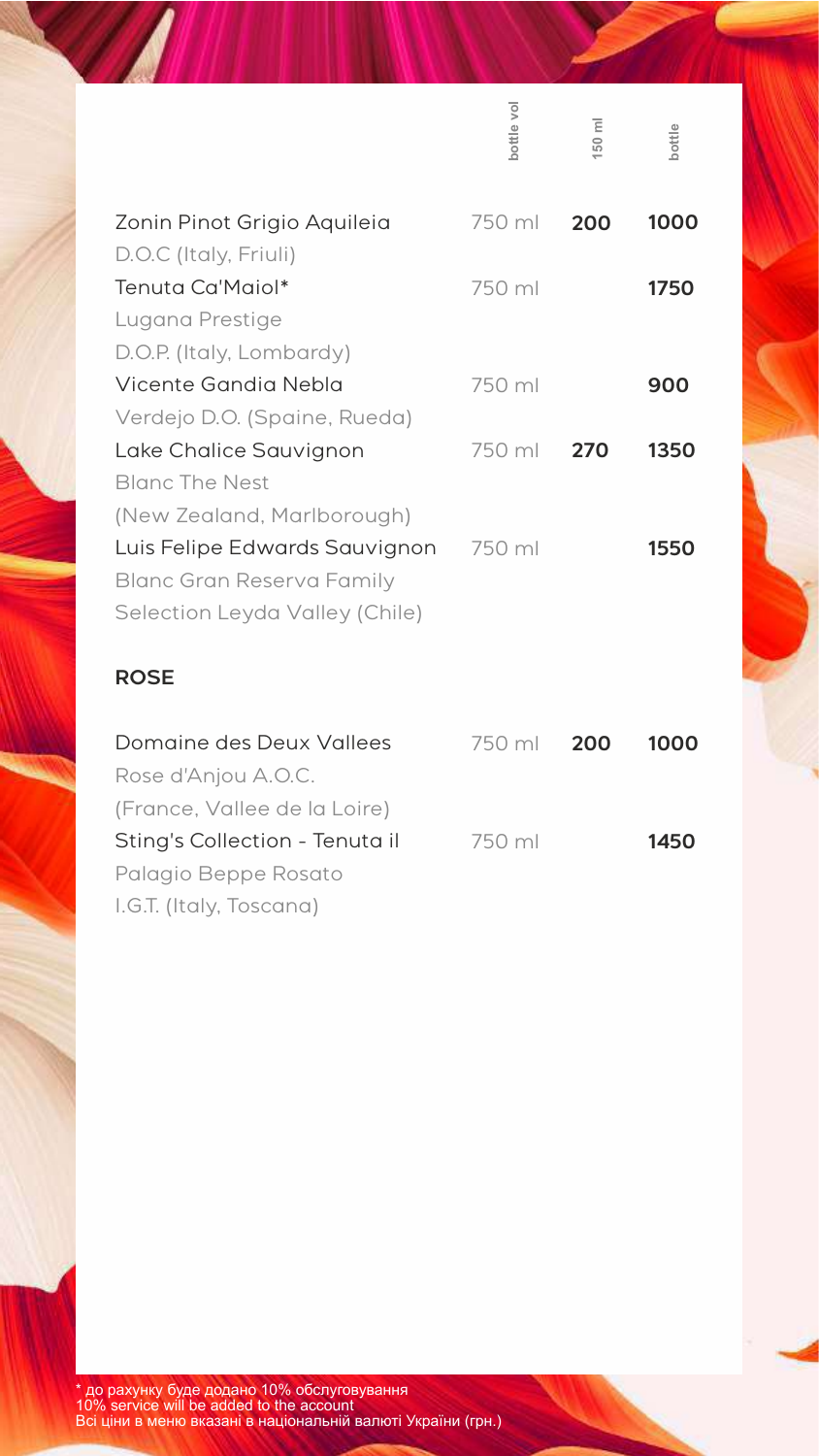|                              | bottle vol | $\overline{\Xi}$<br>50 | bottle |
|------------------------------|------------|------------------------|--------|
| <b>RED</b>                   |            |                        |        |
| Bouchard Pere &              | 750 ml     | 360                    | 1800   |
| Fils Bourgogne               |            |                        |        |
| Pinot Noir A.O.C.            |            |                        |        |
| (France, Bourgogne)          |            |                        |        |
| Borie-Manoux Château         | 750 ml     |                        | 2000   |
| Haut Madrac Cru Bourgeois    |            |                        |        |
| (France, Bourgogne,          |            |                        |        |
| Haut-Medoc)                  |            |                        |        |
| Tommasi Valpolicella         | 750 ml     |                        | 1250   |
| D.O.C. (Italy, Veneto)       |            |                        |        |
| "Chianti Ricasoli 1141**     | 750 ml     | 260                    | 1300   |
| D.O.C.G. (Italy, Toscana)"   |            |                        |        |
| Bruno Rocca*                 | 750 ml     |                        | 4500   |
| Barbaresco 2016 D.O.C.G      |            |                        |        |
| (Italy, Piedmont)            |            |                        |        |
| Vicente Gandi Reserva Raiza  | 750 ml     |                        | 1400   |
| D.O.C. (Spaine, Rioja Alta)  |            |                        |        |
| <b>Fuzion Organic Malbec</b> | 750 ml     |                        | 1100   |
| (Argentina)                  |            |                        |        |
| Luis Felipe Edward Carmenere | 750 ml     | 350                    | 900    |
| Gran Reserva Family          |            |                        |        |
| Selection Colchagua Valley   |            |                        |        |
| (Chile)                      |            |                        |        |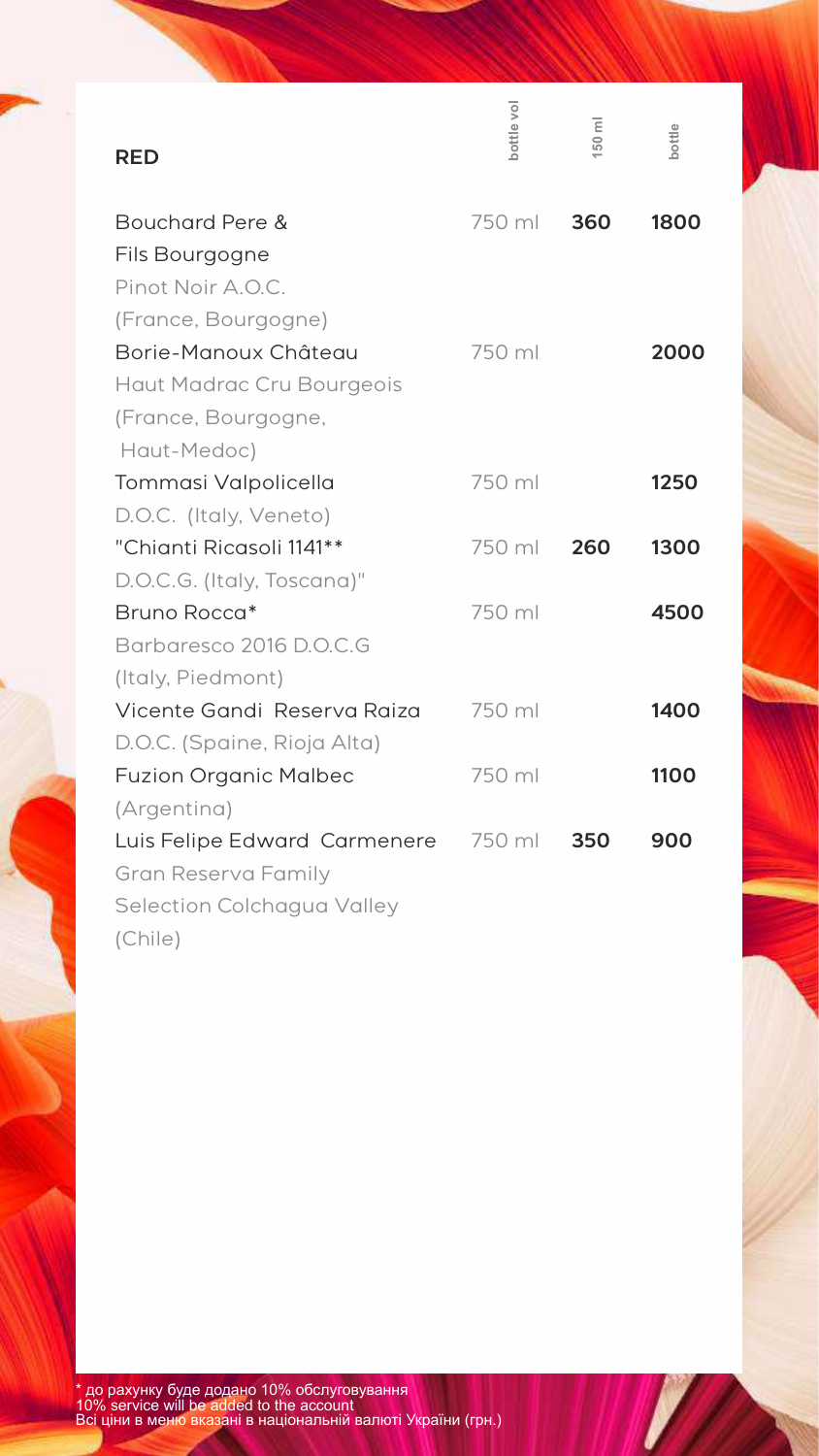#### **СТІКИ ДЛЯ GLO**

NEO DEMI TERRACOTTA TOBACCO NEO DEMI BRIGHT TOBACCO NEO DEMI BRILLIANT BERRY NEO DEMI MAGNETIC PINEAPPLE NEO DEMI REDBERRY PASTEL NEO DEMI PINA COOLADA NEO DEMI PINEAPPLE BERRY MIX NEO STICKS BOOST RED NEO STICKS BOOST ROYALE NEO STICKS BOOST SCARLET NEO STICKS RICH TOBACCO NEO STICKS CREAMY TOBACCO

Ця продукція призначена для повнолітніх осіб, які споживають тютюн або нікотин. Тютюновмісні вироби для нагрівання не єцілком безпечними і викликають звикання. Довідатися про ціни можливо у офіціанта

# VELO - нікотинові паучі без тютюну VELO ICE COOL (10мг) VELO TROPIC BREEZE STRONG (10мг) VELO URBAN VIBE ULTRA (15 мг)

Цей продукт містить нікотин і викликає залежність. Тільки для повнолітніх осіб, які споживають тютюн або нікотин Довідатися про ціни можливо у офіціанта

# **СИГАРЕТИ\***

KENT NANOTEK SILVER (4/0,4 мг) KENT NANOTEK WHITE 1/0,1 мг KENT FEEL AROMA (4/0,4 мг) KENT SPARK NAVY BLUE (8/0,7 мг) KENT SPARK SILVER (4/0,3 мг) LUCKY STRIKE ORIGINAL RED (10/0,9 мг) LUCKY STRIKE ORIGINAL SILVER (7/0,6 мг) VOGUE MENTHE (5/0,5 мг) DUNHILL MASTER BLEND GOLD (4/0,4 мг)

\* інформація про ціну тютюнових виробів доступна в місці продажу. Прейскурант цін на тютюнові вироби знаходиться в куточку споживача.